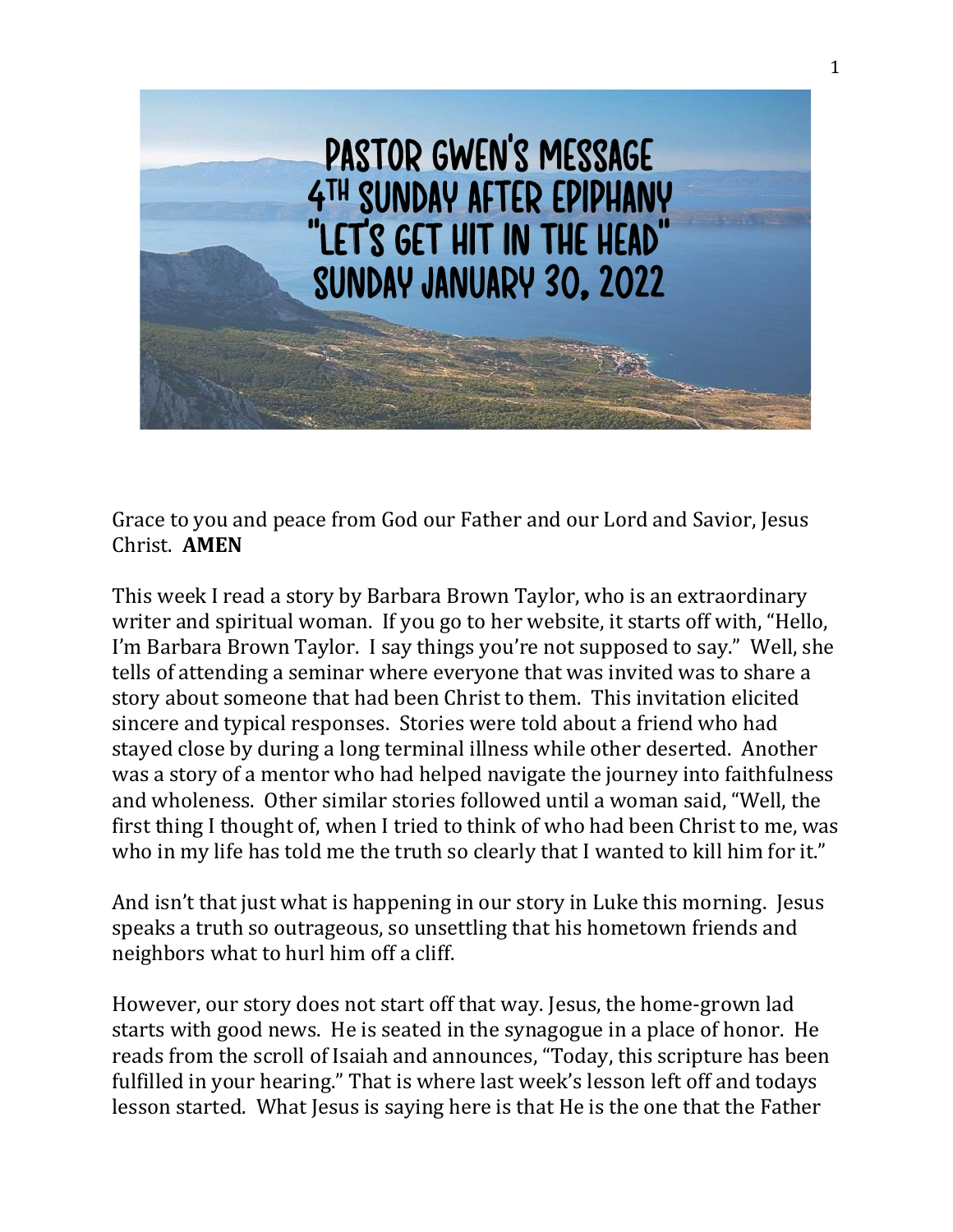sent, the one that Isaiah said was coming into the world. Jesus was anointed, just as Isaiah said, to bring good news to the poor, to proclaim release to the captives, recover the sight to the blind and to let the oppressed go free. All these things were coming true through Jesus. And that, folks, is the good news.

Now for the bad news. Those present wanted to see miracles, wanted healing and other miraculous deeds. But this was no circus sideshow. Jesus was not an on-demand miracle worker or some sort of snake oil salesman. People wanted hometown healing like what they had witnessed in Capernaum. So why not here?

Instead of a sideshow, after reading the Scroll, Jesus tells two quick and well know stories to make his point. Basically, Jesus continues to preach these two stories, stories right out of their own book. The first story is of the prophet Elijah, the greatest of all prophets. Elijah served during a time when there was a famine in all of Israel. Not a drop of rain fell for three years and six months. Yet, God sent Elijah to a Gentile widow, in Zarephath, during this famine. Why? We will never know but we do know that she was willing to share her last morsel of bread with him. This widow was poor and helpless, yet she had unselfish devotion. Out of her faith she spent her last drop of oil and her last handful of meal to feed the prophet, Elijah. And so, it was by her faith and obedience to God that all of Israel was redeemed.

Wonderful as this story was, it was not a story of wealth and privilege that those in the synagogue liked to hear. She was a Gentile, an outsider, a helpless woman, yet God used her as a model of faith. Why could Jesus not use a prominent man of Nazareth to show a sign of true faith? Was Jesus trying to mess with their minds as he preached this story. And oh boy, Jesus does not stop there. He reminds them of yet another incident in Jewish history concerning a Syrian named Naaman. This story was reported in 2 Kings chapter 5 and coming chronologically after Elijah's successor was in place, Elisha.

Well, Naaman was a leper who was cleansed by the power of God when all the other Hebrew lepers were left unclean. Naaman too was not rich and powerful. He was not an insider but rather a Syrian, not one of God's people. So, you can imagine with this story too, the elders of the synagogue were not caring to listen to such stories. They wanted to hear about how God favored the Jews, not some Syrian. They wanted to hear from Jesus that it was only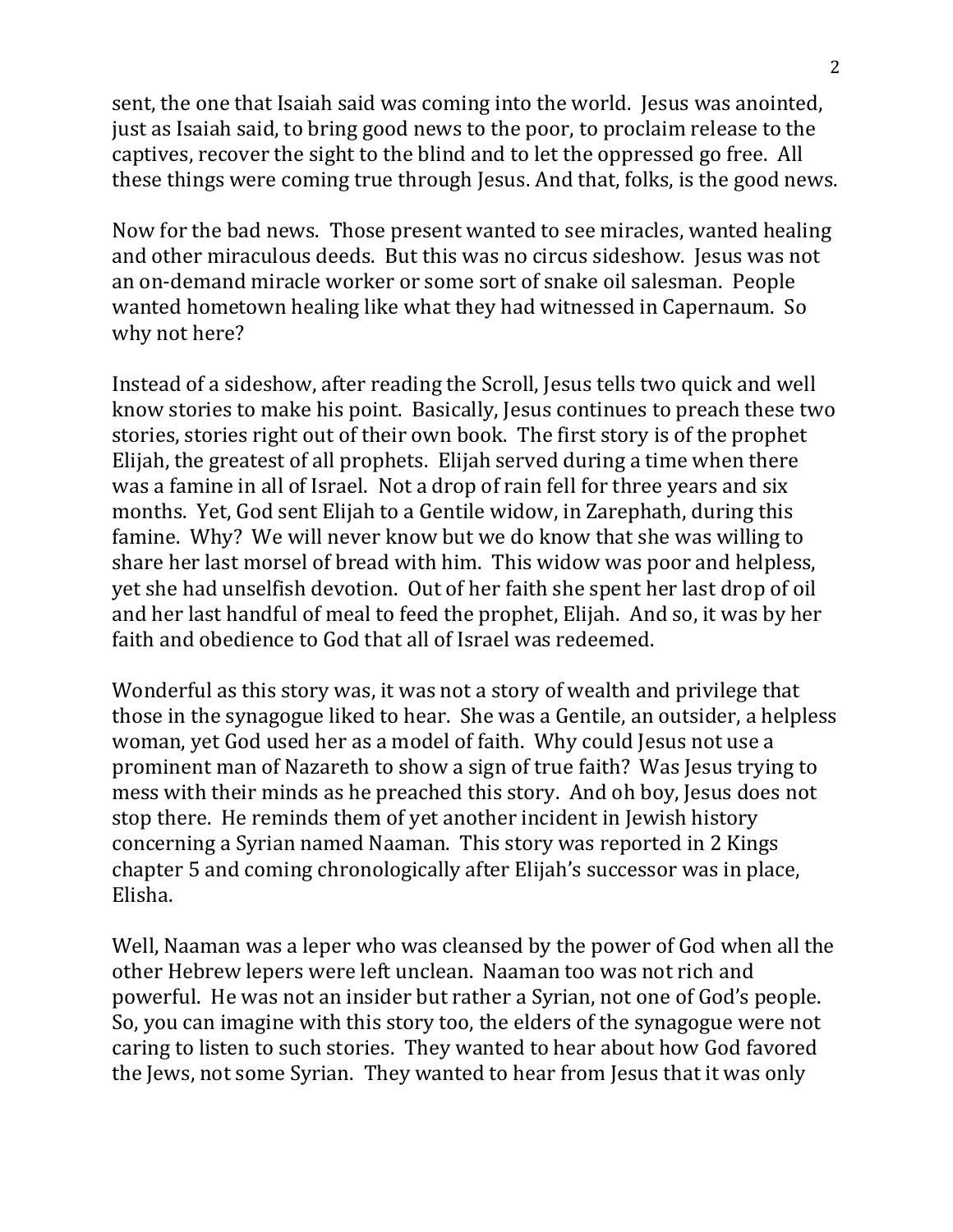the Jews that were God's chosen people. They wanted to hear from Jesus that it was only the Jews that were able to claim God's salvation.

But Jesus wanted the whole story to be told, the total good news of the Gospel. I doubt that he was intentionally trying to offend those in the synagogue, but He was trying to proclaim the prophecy of Isaiah, that he has just read. A new creation had begun with him. It brought good news for the poor, release for the captives, sight for the blind and liberation for all who are oppressed. This Good News was no longer just for the Jews, but for all people. It was a gift for all not just for the Israelites. It was not to be hoarded for themselves, but rather to be shared graciously with all people. Well, as you can imagine, this did not go over well with those who were present.

And sometimes even today we forget how big God's love and grace are, that there is enough for all people. Luther would of course say that God's mercies extend to saint and sinner alike and that it is our job to go tell everyone we meet. That being aside, the elders were now really upset with Jesus. And I do wonder how we would have reacted if we were present that day, in that time, in that situation. We might not have reacted much differently. There is a chance that after last week's sermon you could have gone home thinking that you were special having all kinds of wonderful God given gifts in tow and realizing that you are a part of something bigger than yourself, the church. Yes, you are special, don't get me wrong, but when we define our lives as a child of God, we also must realize that we are no better than the sinner sitting next of us. We appreciate the Good News of the Gospel when we identify more with the poor, the captive, the blind and the oppressed, more like the unworthy souls we are. We pray that we can find ourselves standing in the company of Jesus. We need to be more like the Zarephath widow or Naaman the Syrian general where we can recognize God's fingerprints unmistakably in our lives.

The great author Flannery O'Connor wrote a short story entitled "Revelation". It is the story of one Ruby Turpin. The story begins with Ruby sitting in a doctor's office quietly judging herself to be superior to everyone else there, especially a poor, unkept, little teenaged wretch named Mary Grace seated on the other side of the room reading a book. At first Ruby keeps her judgements to herself, but then she decided to share them out loud. She tells Mary Grace that she is nothing but "white trash" and the lowest of the low. And in the blink of an eye, Mary Grace slams her book shut and hurls it across the room hitting Ruby upside-the-head, square between the eyes. "This", writes O